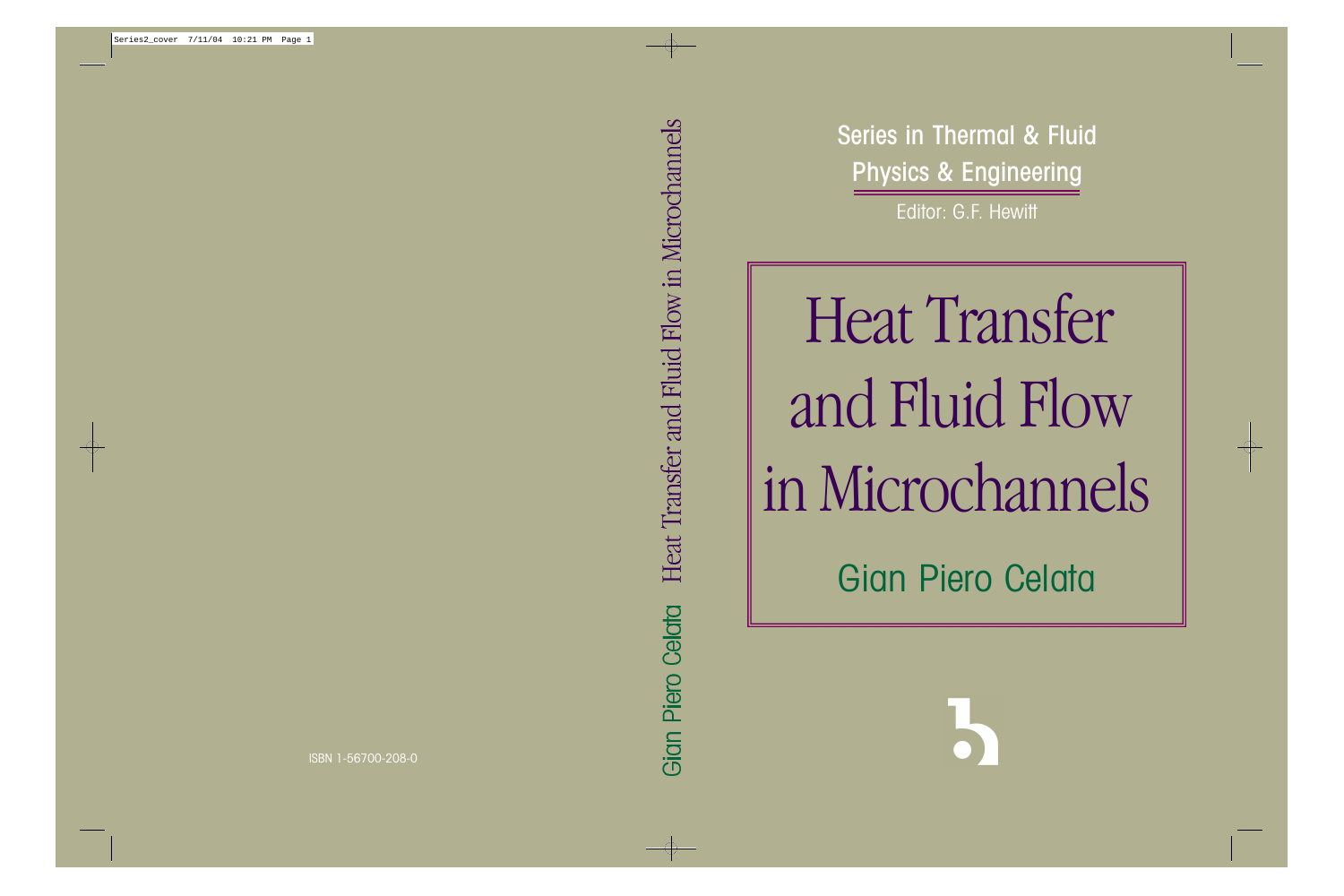# **CHAPTER 1**

# **INTRODUCTION**

#### *G. P. Celata and G. Zummo*

ENEA Casaccia, Institute of Thermal Fluid Dynamics, Via Anguillarese 301 00060 Santa Maria di Galeria, Rome, Italy

Microsystems technology is gaining more and more interest in the scientific and industrial communities. Recently published articles concerning possible future applications of micro technologies predict a big commercial impact on nearly all branches of industry.

Generally, given the multliple fields of applications of microsystems, it is quite difficult to obtain a straightforward definition of such a system. Perhaps the simplest way is to define the field with respect to the dimensions of the system components as shown in Fig. 1, where the scale of objects is represented in meters. Thus, a microsystem can be defined as a device that is characterised by a microstructure where the geometry size of at least one functional component is below 100 µm and where this component produces physical/chemical effects that cannot be achieved, without loss of performance, if the critical dimensions are significantly higher than 100 µm without loss of performance.

The main users of microsystems are industries in the field of microelectronics, chemical, pharmaceutical, and medical technology, included the automotive and aerospace companies. Typical microdevices are cardiac pacemakers, pressure sensors, accelerometers, inkjet heads, components for telecommunications and components for microelectronics. Generally, these components are characterised by reduced dimensions and increasing power generation. Therefore, the need to transfer high heat fluxes in relatively small surfaces and volumes brings new challenges in heat removal and cooling techniques.

In the present context, a new generation of micro thermal devices are developed and are gaining importance. These micro thermal devices range from compact heat exchangers for air conditioning and refrigeration systems, to cooling elements for electronic components, portable telephones and computers, and aerospace avionics. Heat removal enhancement is obtained through the increase of heat transfer coefficient and of the heat exchange surface with decreasing channel hydraulic diameter. In particular, the hydraulic diameter in these micro thermal devices ranges from 1 µm up to 2 mm, significantly smaller than acroscale channels that are on the order of 5.0 to 50 mm.

Generally, the classical thermal and fluid dynamic theories developed for "macro systems" are not applicable to fluids in microscale structures. Thermo-fluid-dynamic phenomena that are generally not noticeable in macro systems, may play a dominant role in microsystems with the consequence that a lot of open questions exist and the few experimental results available in literature reveal that there are still important differences in the conclusions. Therefore, conventional macroscale methods are generally not satisfactory for thermal design of micro thermal devices in single-phase and two-phase flows.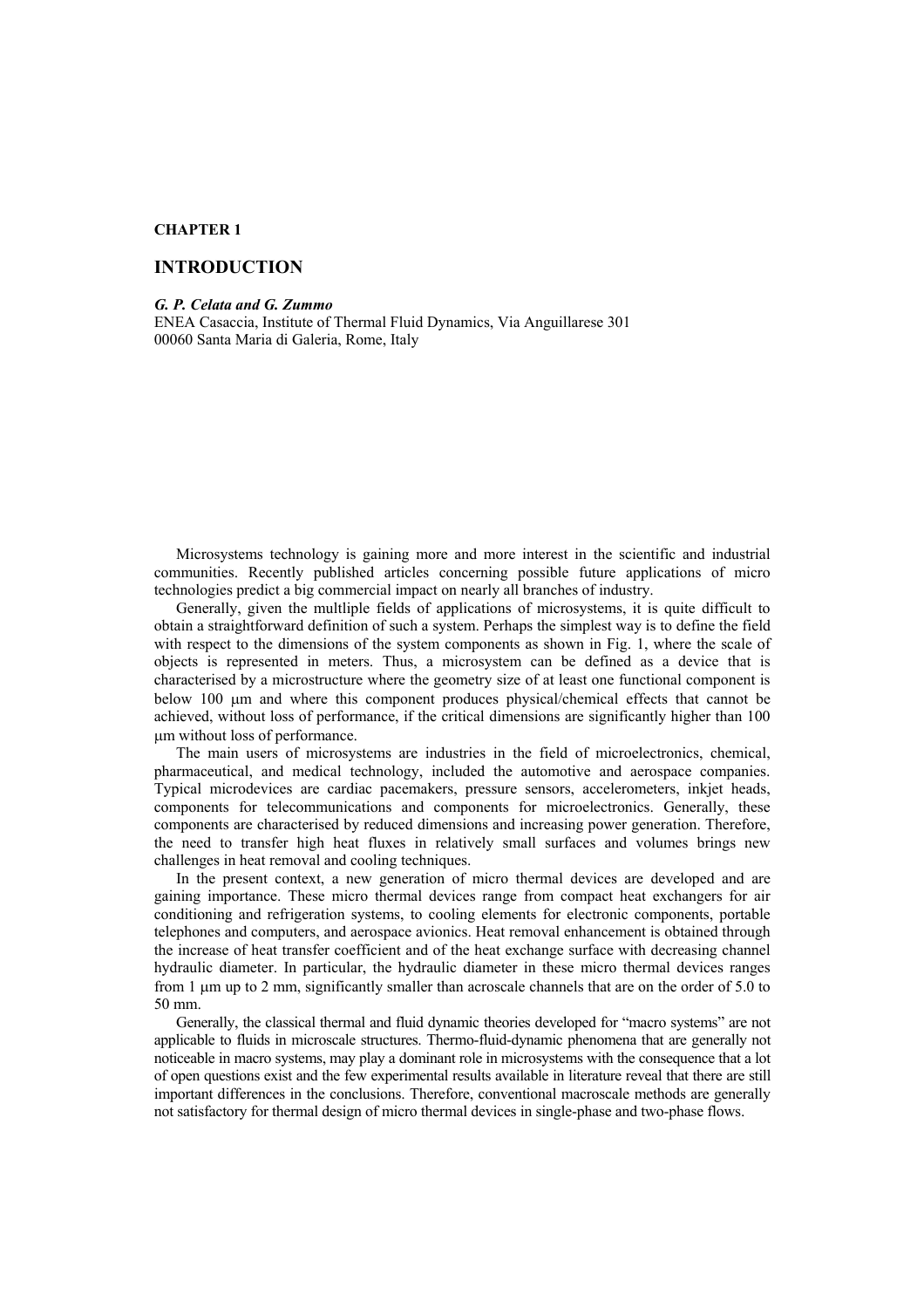

**Figure 1.1** Given the multliple fields of applications of microsystems, it is quite difficult to obtain a straightforward definition. May be the simplest way is to define the field with respect to the dimensions of the components.

The purpose of Section 2.13 of HEDH is to provide a comprehensive overview of recent research results of fluid dynamics and heat transfer in single-phase and two-phase flow in microchannels and confined geometries. The presentation is divided into sections dedicated to different aspects of fluid flow and heat transfer in microgeometries. Thus, Section 2.13.2 reviews the results of single phase fluid flow of liquid and gases in microchannels. Disagreements reported in literature on deviations from classical theory are discussed and analysed. Section 2.13.3 is a summary of single phase convective heat transfer in laminar and turbulent flow.

Sections 2.13.4 to 2.13.6 and 2.13.8 deal with microchannel systems in which the flow is twophase in nature. Section 2.13.4 introduces the research on boiling and evaporation in microgeometries. The topics covered include flow patterns observations, flow boiling heat transfer and the description of heat transfer model developed for microgeometries. Section 2.13.5 is dedicated to the researches on multiphase flow in microchannels. Multiphase flow regimes, flow pattern maps, and pattern transitions are presented and their deviations from those observed macro systems are discussed. Section 2.13.6 is a summary of research trends in condensation in microchannels. Flow pattern maps, heat transfer correlations are presented. Section 2.13.8 deals with micro heat pipes and their applications. The section contains a review of recent research results on micro heat pipes including pulsating heat pipes.

At the very small scale, channel dimensions approach molecular dimensions and the fluid can no longer be treated using the classical continuum mechanics approaches. In this situation modelling of the detailed molecular motions ("molecular dynamics") becomes an important tool. Section 2.13.7 introduces molecular dynamics and its applications.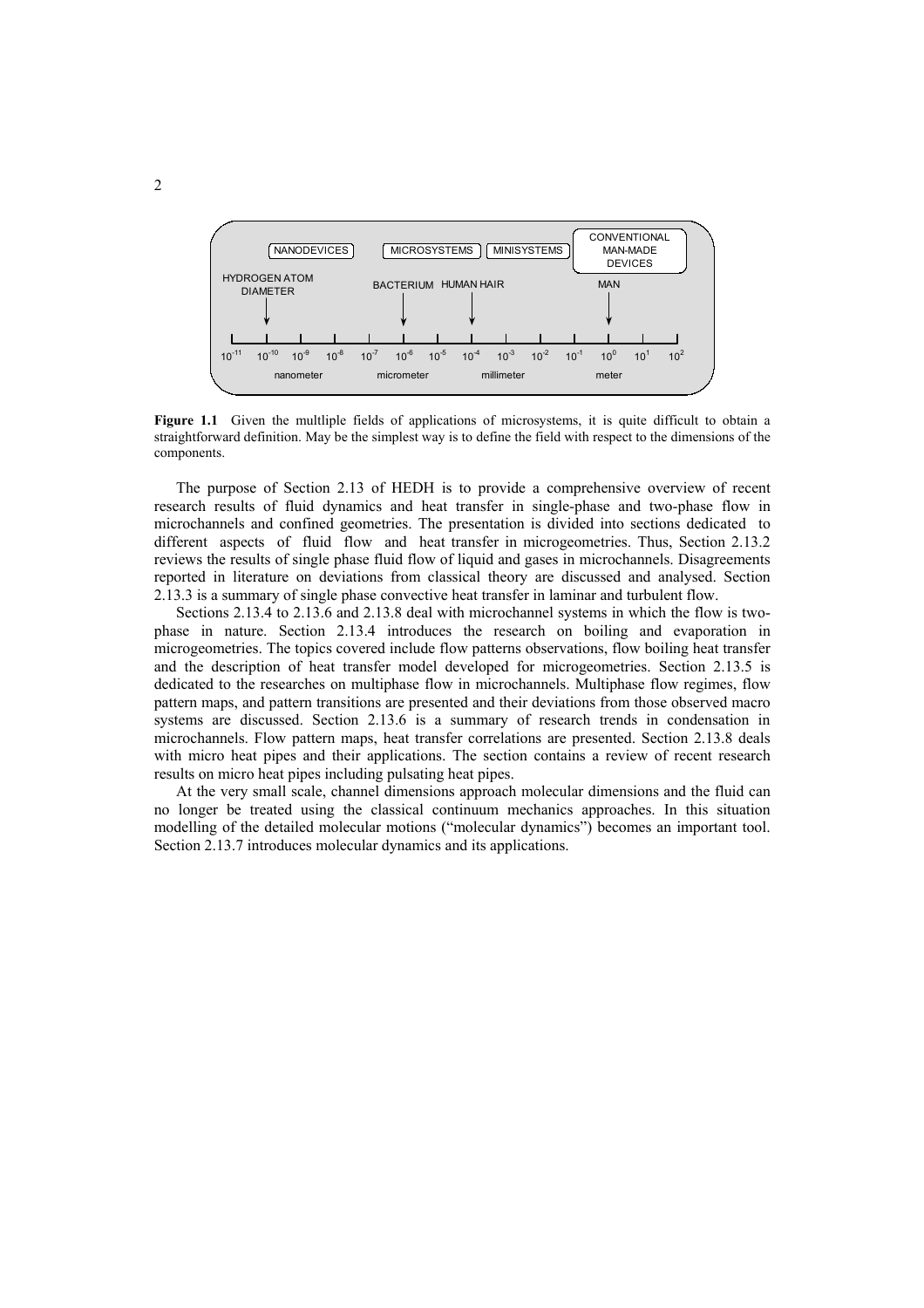# **CHAPTER 2**

# **SINGLE-PHASE FLUID FLOW**

*G. P. Celata, Z.-Y. Guo, Z.-X. Li and G. Zummo* 

ENEA Casaccia, Institute of Thermal Fluid Dynamics, Via Anguillarese 301 00060 Santa Maria di Galeria, Rome, Italy

# **A. INTRODUCTION**

In recent years, research in the field of thermal-hydraulics at microscale level has been increasing constantly due to the rapid growth of applications which require the transfer of high heat rates and fluid flows in relatively small space and volume. Such applications range from compact heat exchangers to cooling systems for computer CPU's, to microfluidic devices. Additionally, flow in microgeometries is required in the application of microelectromechanical systems (MEMS), and micro-energy and chemical systems (MECS).

Generally, the classical thermal and fluid dynamic theories developed for "macro systems" are not always applicable to fluids in microscale structures with the consequence that standard design correlations are not appropriate at the microscale level.

The relatively few works available in literature in the field of microscale thermal-hydraulics reveal contradictory results and there are still important discrepancies between the results obtained by different researchers.

In what follows in Section 2.13.2B, we deal first with the problem of deviations from conventional equations for friction factor in the case of incompressible flow in microchannels. Various causes for such deviations are discussed. We then review (in Section 2.13.2C) the related matter of the laminar-to-turbulent transitions in microchannels. Finally, in Section 2.13.2D, we review work on compressible flows; compressibility effects are often very significant in microchannels because of the large pressure gradients occurring.

# **B. FRICTION FACTORS IN INCOMPRESSIBLE FLOWS IN MICROCHANNELS**

#### *(a) Background*

l

Flow resistances are commonly expressed in terms of the friction factor<sup>[\\*](#page-3-0)</sup>  $(f)$  which can be calculated from the Darcy equation:

<span id="page-3-0"></span><sup>\*</sup> Note that the friction factor used in this Section is defined as  $8\tau_0/\rho u^2$  where  $\tau_0$  is the wall shear stress,  $\rho$  the fluid density and *u* the fluid velocity. This friction factor is 4 times the Fanning friction factor.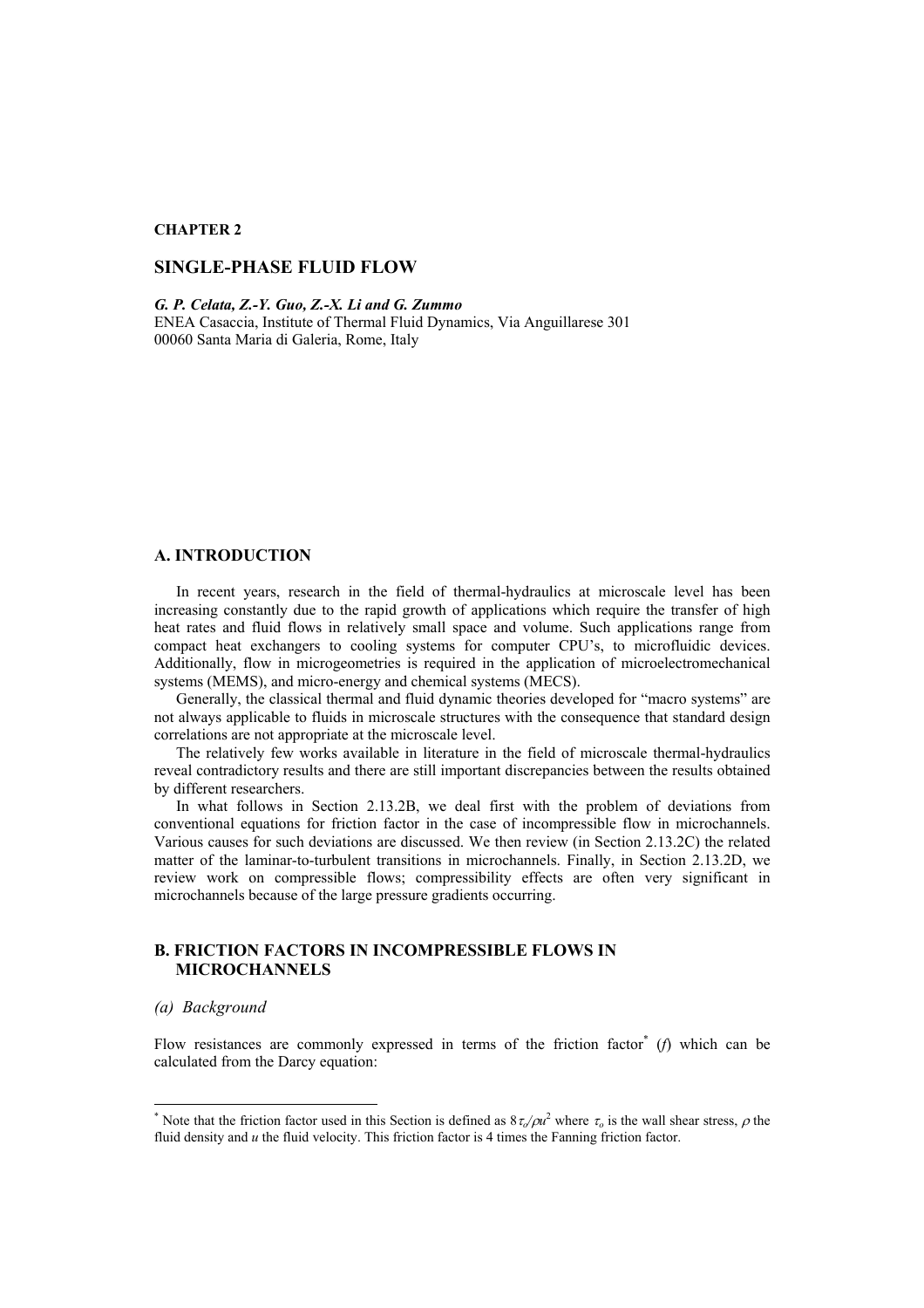### *Subscripts*

| C    | capillary   |
|------|-------------|
| crit | critical    |
| e    | evaporator  |
| ett  | effective   |
| h    | hydraulic   |
| ir   | irreducible |
| 1    | liquid      |
| max  | maximum     |
| min  | minimum     |
| ν    | vapor       |

#### **REFERENCES**

- 1. Akachi H., United States Patent, Patent Number 4921041, 1990.
- 2. Akachi H., United States Patent, Patent Number 5219020, 1993.
- 3. Akachi H., Polášek F. and Štulc P. Pulsating Heat Pipes, Proc. 5th Int. Heat Pipe Symp. Melbourne, pp. 208-217, 1996.
- 4. Akachi H. and Y. Miyazaki, Stereo –Type Heat Lane Heat Sink , Proc. 10th Int. Heat Pipe Conf., Stuttgart, 1997.
- 5. Babin B. R., Peterson G. P. and Wu D., Steady-State Modeling and Testing of a Micro Heat Pipe, J. of Heat Transfer, Vol. 112, pp. 595-601, 1990.
- 6. Bear J., Dynamics of Fluids in Porous Media, ISBN: 0-486-656-756, Dover Publications, 1988.
- 7. Benson D. A., et al., Micro-Machined Heat Pipes in Silicon MCM Substrates, Sandia Report No. SAND97-0100/UC-704, 1997.
- 8. Bretherton F., The Motion of Long Bubbles in Tubes, J. Fluid Mech., Vol. 10, pp. 166-188, 1961.
- 9. Brown G. G., Unit Operation, Wiley, pp. 210-228, 1950.
- 10. Cao Y., Faghri A. and Mahefkey E., Micro/Miniature Heat Pipes and Operating Limitations, Proc. ASME National Heat Transfer Conf.- HTD Vol. 236, pp. 55-62, 1993.
- 11. Carey V. P., Liquid-Vapor Phase Change Phenomenon, Hemisphere Publishing Corporation, 1992.
- 12. Chen H., Groll M. and Rösler S., Micro Heat Pipes: Experimental Investigation and Theoretical Modeling, Proc. 8th Int. Heat Pipe Conf., Beijing, pp. 396-400, 1992.
- 13. Chen H., Ma T. and Groll M., Performance Limitation of Micro Closed Two-Phase Thermosyphon, Proc. 10th Int. Heat Pipe Conf., Stuttgart, 1997.
- 14. Chi S. W. Heat Pipe Theory and Practice, Series in Thermal and Fluids Engineering, ISBN:0- 07-010718-1, Hemisphere Publishing Corporation, 1976.
- 15. Chisholm D., Two Phase Flow in Pipelines and Heat Exchangers, George Goodwin, 1983.
- 16. Cotter T. P., Principles and Prospects for Micro Heat Pipes, Proc. 5th Int. Heat Pipe. Conf., Tsukuba, pp. 328-335, 1984.
- 17. Dunn P. and Reay D. A., Heat Pipes, 3rd edition, ISBN 0-080-022127-0, Pergamon Press, 1982.
- 18. Faghri A., Heat Pipe Science and Technology, ISBN 1-56032-383-3, Taylor & Francis, 1995.
- 19. Fukano T., and Kariyasaki A., Characteristics of Gas-Liquid Two Phase Flow in a Capillary Tube, Nuclear Engineering and Design, Vol. 141, pp. 59-68, 1993.
- 20. Gaugler R. S., United States Patent, Patent Number 2350348-1944, 1942.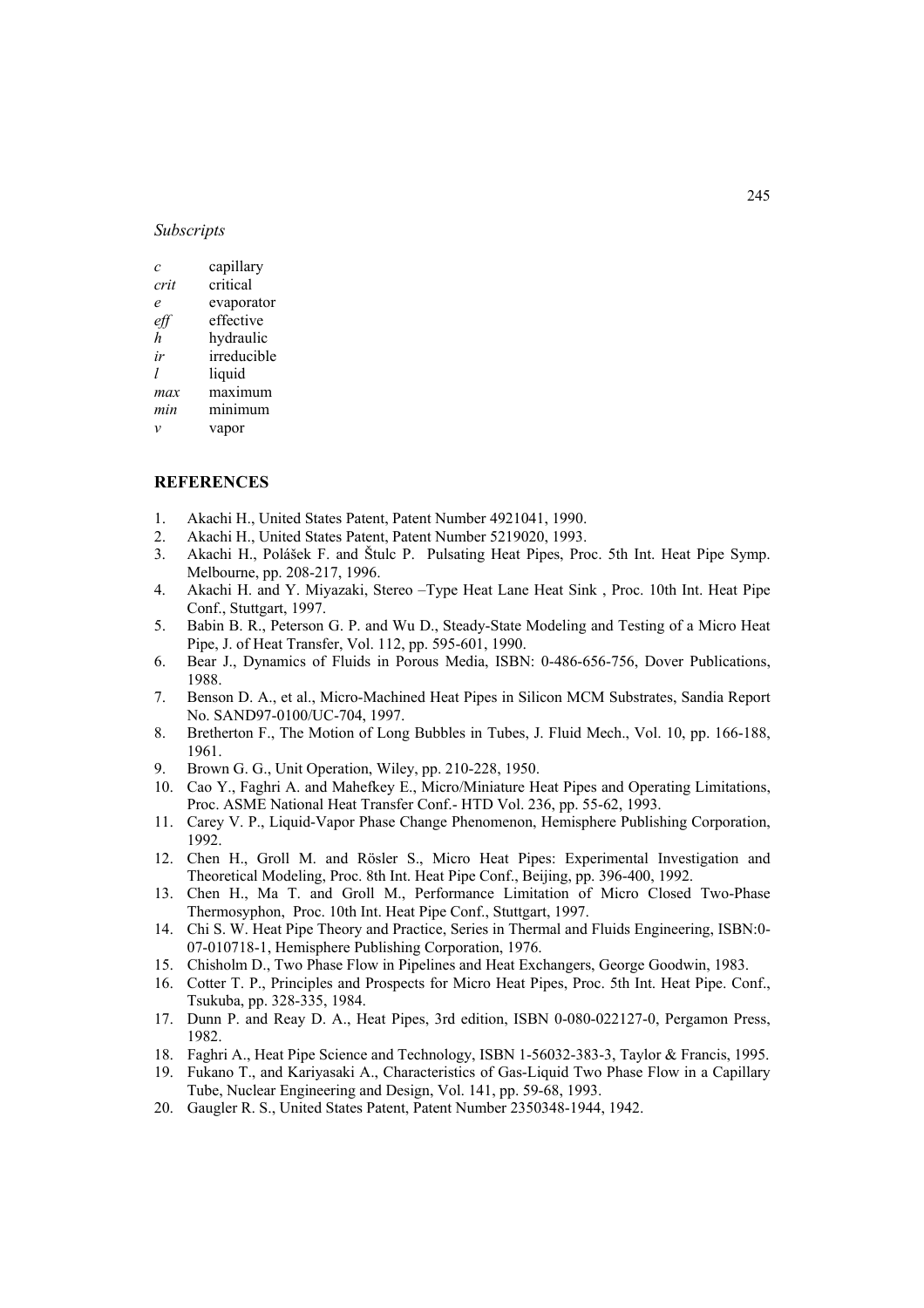- 21. Gerner F. M. et al., Flow and Heat Transfer Limitations in Micro Heat Pipes, Topics in Heat Transfer HTD-ASME 206-3, pp. 99-104, 1992.
- 22. Groll M. and Rösler S., Operation Principles and Performance of Heat Pipes and Closed Two-Phase Thermosyphons, J. Non-Equilib. Thermodynamics, Vol. 17, pp. 91-151, 1992.
- 23. Groll M., Schneider M., Sartre, V., Zaghdoudi, M. and Lallemand, M., Thermal Control of Electronic Equipment by Heat Pipes, Rev. Gén. Therm., Vol. 37, pp. 323-352, 1998.
- 24. Gromoll B., Advanced Micro Air-Cooling Systems for High Density Packaging, Proc. 10th IEEE Semi-Therm 94, pp. 53-58, 1994.
- 25. Grover G. M., United States Patent, Patent Number 3229759, 1963.
- 26. Grover G. M., Cotter T. P. and Erickson G. F., Structures of Very High Thermal Conductivity, J. Applied Physics, Vol. 35, pp. 1190-1192, 1964.
- 27. Ha J. M. and Peterson G. P., The Maximum Heat Transport Capacity of Micro Heat Pipes, ASME J. Heat Transfer, Vol. 120, pp. 1064-1071, 1998.
- 28. Harmathy T. Z., Velocity of Large Drops and Bubbles in Media of Infinite or Restricted Extent, A.I.Ch.E. Journal, Vol. 6, No. 2, pp. 281-288, 1960.
- 29. Hosoda M., Nishio S. and Shirakashi R., Study of Meandering Closed-Loop Heat –Transport Device, JSME Int. Journal, Vol. 42, Series B, No. 4, pp. 737-743, 1999.
- 30. Hu Y. and Tu C., Experimental Study of Heat Transfer in a Micro Thermosyphon, Proc. Int. Heat Pipe Symp., Shanghai, pp. 445-450, 1991.
- 31. Itoh A. and Polášek F., Development and Application of Micro Heat Pipes, Proc. 7th Int. Heat Pipe Conf., Minsk, Belarus, pp. 295-310, 1990.
- 32. Ivanovskii M. N., Sorokin V. P. and Yagadkin I. V., The Physical Principles of Heat Pipes, Clarendon Press, Oxford, 1982.
- 33. Kawara Z. and Takahashi, O., Visualization of Flow in Heat Pipe by Proton Radiography, Proc. 24th Visualization and Information Symp., Osaka, pp. 27-23, 1996.
- 34. Khandekar, S., Groll, M., Choroensawar, P. and Terdtoor, P., Pulsating Heat Pipes: Thermofluidic Characteristics and Comparative Study with Single Phase Thermosyphon, Proc. 12th Int. Heat Transfer Conf., Grenoble, 2002.
- 35. Khandekar S., Schneider M., and Groll M., Mathematical Modeling of Pulsating Heat Pipes: State of the Art and Future Challenges, Proc. 5th ASME/ISHMT Joint Int. Heat and Mass Transfer Conf., Kolkata, pp. 856-862, 2002.
- 36. Khandekar S., Cui X. and Groll M., Thermal Performance Modeling of Pulsating Heat Pipes by Artificial Neural Network, Proc. 12th Int. Heat Pipe Conf., Moscow, 2002.
- 37. Khandekar S. and Groll M., Pulsating Heat Pipes: A Challenge and still unsolved problem in Heat Pipe Science, Proc. 3rd Int. Conf. on Transport Phenomenon in Multiphase Systems (HEAT 2002), Kielce, 2002c.
- 38. Khrustalev D. and Faghri A., Thermal analysis of a micro heat pipe, J. Heat Transfer Vol. 116, pp. 189-198, 1994.
- 39. Kirshberg J., Yerkes K. and Liepmann D., Demonstration of a Micro-CPL Based on MEMS Fabrication Technologies, Vol. 2, Proc. 35th Intersoc. Energy Conv. Engg. Conf., Las Vegas, pp. 1198-1204, 2000.
- 40. Lee et al. Flow Visualization of Oscillatory Capillary Tube Heat Pipe, Proc. 11th Int. Heat Pipe Conf., Tokyo, pp. 131-136, 1999.
- 41. Longtin J. P., Badran B. and Gerner F. M., A One-Dimensional Model of a Micro Heat Pipe During Steady-State Operation, J. Heat Transfer, Vol. 116, pp. 709-715, 1994.
- 42. Maezawa S. et al., Thermal Performance of Capillary Tube Thermosyphon, Proc. 9th Int. Heat Pipe Conf. Albuquerque, 1995.
- 43. Maezawa S., et al., Experimental Study on Chaotic Behavior of Thermo-hydraulic Oscillation in Oscillating Thermosyphon, Proc. 5th Int. Heat Pipe Symp., Australia, 1996.
- 44. Maezawa S., Izumi T. and Gi K., Experimental Chaos In Oscillating Capillary Tube Heat Pipes, Proc. 10th Int. Heat Pipe Conf., Stuttgart, 1997.

246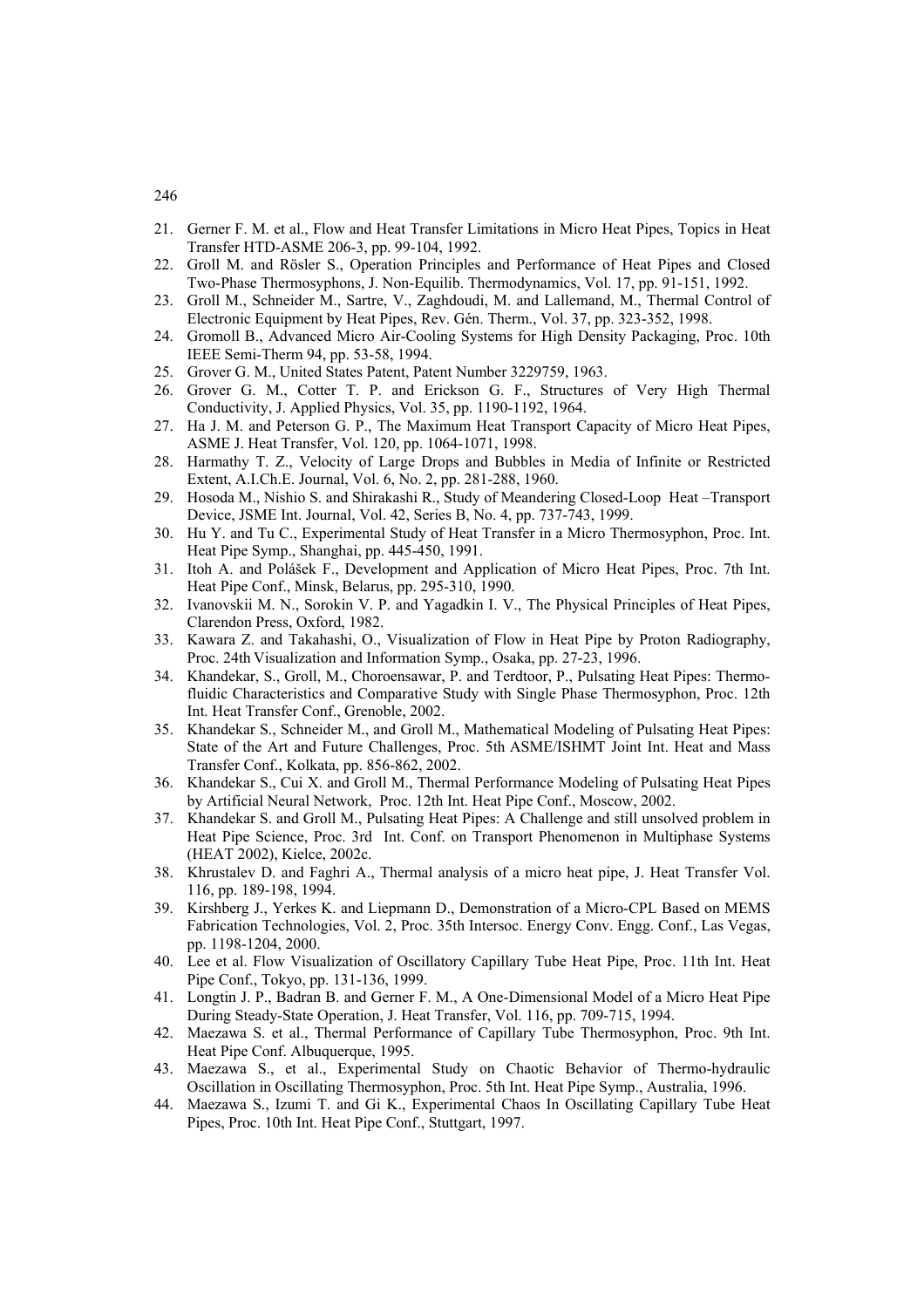- 45. Maezawa, S., et al., Chaotic Dynamics of Looped Oscillating Heat Pipes (Theoretical Analysis on Single Loop), Proc. 6th Int. Heat Pipe Symp., Chiang Mai, 2000.
- 46. Mallik A. K., Peterson G. P. and Weichold M. H., On the Use of Micro Heat Pipes as an Integral Part of Semiconductor Devices, J. Electronic Packaging, Vol. 114, pp. 436-442, 1992.
- 47. Mallik A. K., Peterson G. P. and Weichold M. H., Fabrication of Vapor-Deposited Micro Heat Pipe Arrays as an Integral Part of Semiconductor Devices, J. Micro-electromechanical Systems, Vol. 4, No. 3, pp. 119-131, 1995.
- 48. Mallik A. K. and Peterson G. P., Steady-State Investigation of Vapor Deposited Micro Heat Pipe Arrays, J. Electronic Packaging, Vol. 117, pp. 75-81, 1995.
- 49. Murakami M., et al., Heat Pipe Heat Sink, Proc. Int. Heat Pipe Conf., Grenoble, pp. 357-361, 1987.
- 50. Ochterbeck J. M. and Peterson G. P., Chapter 7 Modeling of Heat Transfer in Heat Pipes, Modeling of Engg. Heat Trans. Phenomena, United Kingdom Press, pp. 175-212, 1999.
- 51. Peterson G. P., Duncan A. B. and Weichold M. H., Experimental Investigation of Micro Heat Pipes Fabricated in Silicon Wafers, J. Heat Transfer, Vol. 115, pp. 751-756, 1993.
- 52. Peterson G. P., An Introduction to Heat Pipes : Modeling, Testing, and Applications, ISBN: 0-471-30512-X, Series in Thermal Management of Microelectronic & Electronic Systems, Wiley, 1994.
- 53. Peterson G. P., Modeling, Fabrication and Testing of Heat Pipes: An Update, Applied Mechanics Review, Vol. 49, No. 10, Part 2, pp. 175-183, 1996.
- 54. Peterson G. P., Chapter No. 8 in Microscale Energy Transport, Series in Chemical and Mechanical Engineering, ISBN: 1-56032-459-7, Taylor and Francis, 1997.
- 55. Plesch D., Bier, W., Seidel, D. and Schubert, K., Miniature Heat Pipes for Heat Removal from Microelectronic Circuits. Micro-mechanical Sensors, Actuators and Systems, ASME-DSC 32, pp. 303-313, 1991.
- 56. Saez A. E. and Carbonell R. G., Hydrodynamic Parameters for Gas-Liquid Concurrent Flow in Packed Beds, A.I.Ch.E. Journal, Vol. 31, pp. 55-62, 1985.
- 57. Sarno C., et al., Use of Metal Matrix Composite Material Heat Pipes for the Thermal Management of High Integrated Electronic Packages, Proc. 11th Int. Heat Pipe Conf., Tokyo, 1999.
- 58. Schneider M., Yoshida M. and Groll M., Investigation of Interconnected Mini Heat Pipe Arrays for Micro Electronics Cooling, 11th Int. Heat Pipe Conf., Tokyo, 1999.
- 59. Schneider M., Khandekar, S., Schäfer, P., Kulenovic, R. and Groll, M., Visualization of Thermofluiddynamic Phenomena in Flat Plate Closed Loop Pulsating Heat Pipes, Proc. 6th Int. Heat Pipe Symp., Chiang Mai, 2000.
- 60. Sen M. and Yang K., Application of Artificial Neural Networks and Genetic Algorithms in Thermal Engineering, in: CRC Handbook of Thermal Engineering, Sec. 4.2, pp. 620-661, 2000.
- 61. Sotani J. et al., Feasibility Study of Printed Circuit Board Using Flat Plate Heat Pipes, Advances in Electronic Packaging, pp. 83-88, 1992.
- 62. Suo M. and Griffith P., Two-Phase Flow in Capillary Tubes, Trans. ASME, J. Basic Engg., pp. 576-582.
- 63. Swanepoel G., Taylor A. B. and Dobson R. T., Theoretical Modeling of Pulsating Heat Pipes, Proc. 6th Int. Heat Pipe Symp., Chiang Mai, 2000.
- 64. Tio K., Liu C. and Toh K., Thermal Analysis of Micro Heat Pipes Using a Porous-medium Model, Heat and Mass Transfer, Vol. 36, pp. 21-28, 2000.
- 65. Tong B., Wong T. and Ooi K., Closed-Loop Pulsating Heat Pipe, Applied Thermal Engineering, Vol. 21, pp. 1845-1862, 2001.
- 66. Udell K. S., Heat Transfer in Porous Media Considering Phase Change and Capillarity-the Heat Pipe Effect, Int. J. Heat Mass Trans., Vol. 28, pp. 485-495, 1985.